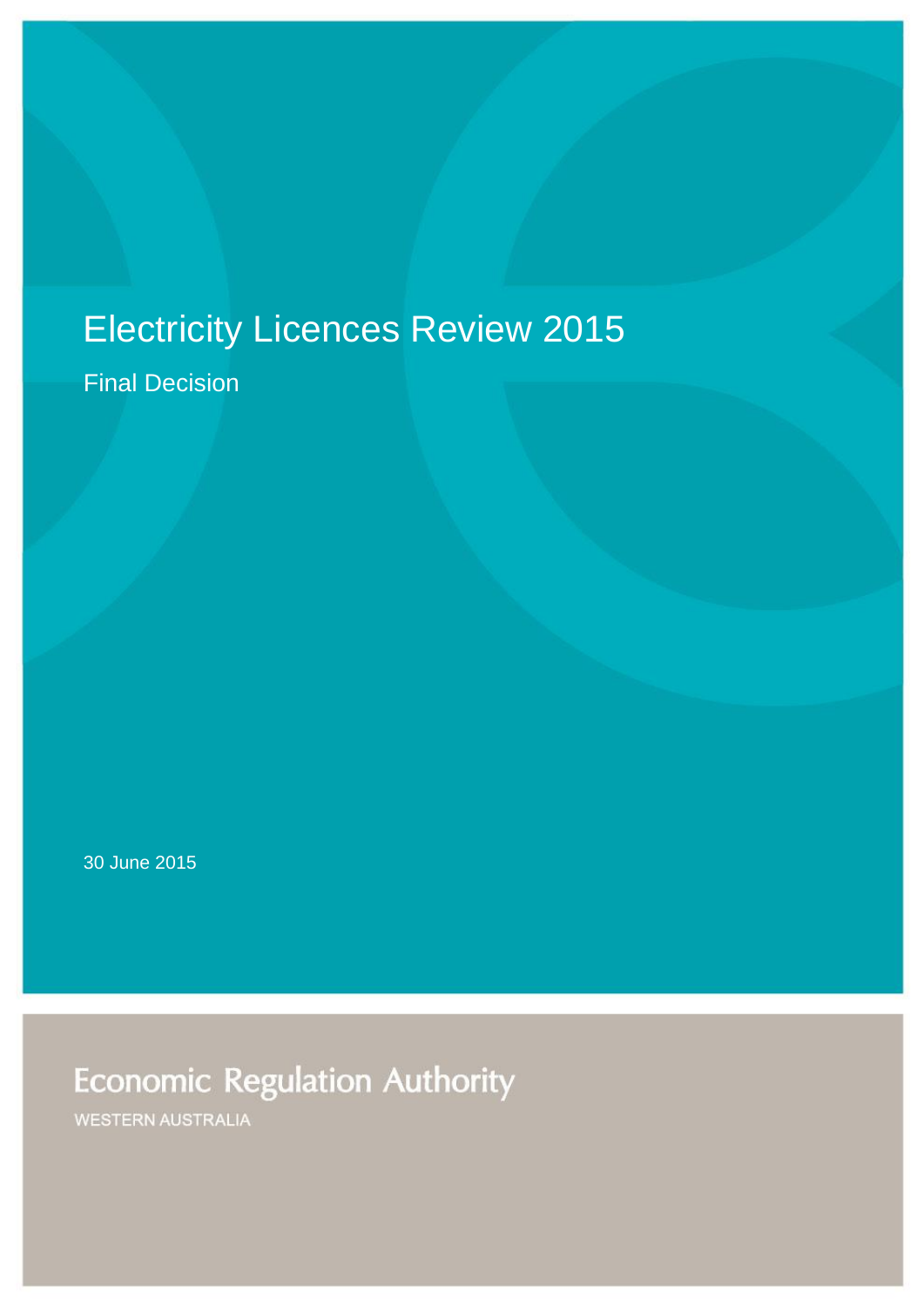© Economic Regulation Authority 2015

This document is available from the Economic Regulation Authority's website at [www.erawa.com.au.](http://www.erawa.com.au/) For further information, contact:

Economic Regulation Authority Perth, Western Australia Phone: (08) 6557 7900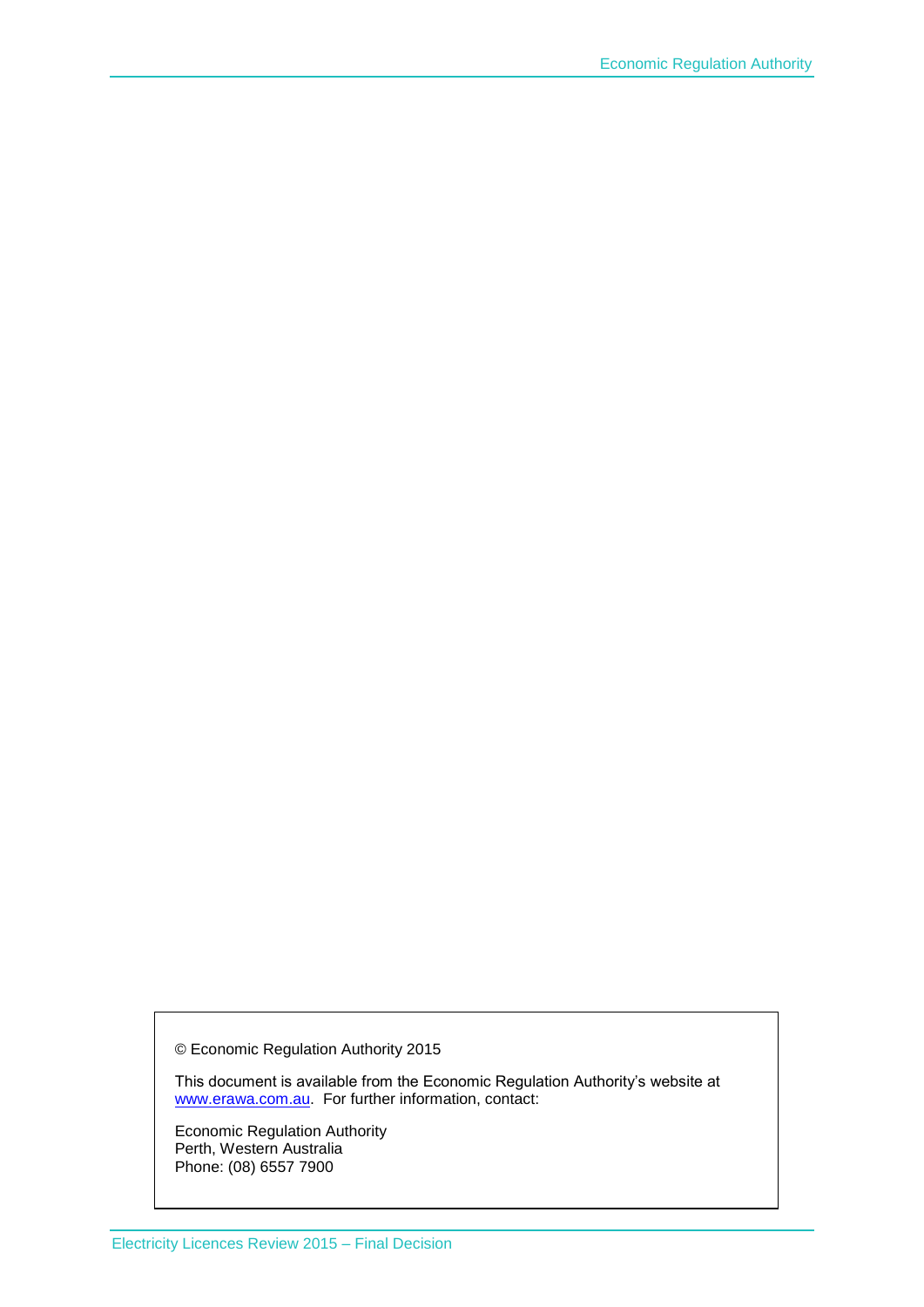### **Contents**

| <b>Decision</b>                                               | 1  |
|---------------------------------------------------------------|----|
| <b>Background</b>                                             | 1  |
| <b>Reasons</b>                                                | 1  |
| <b>Appendices</b>                                             | 6  |
| Appendix 1 - Electricity Generation Licence Template          | 7  |
| <b>Appendix 2 – Electricity Transmission Licence Template</b> | 8  |
| <b>Appendix 3 – Electricity Distribution Licence Template</b> | 9  |
| Appendix 4 – Electricity Retail Licence Template              | 10 |
| Appendix 5 – Electricity Integrated Regional Licence Template | 11 |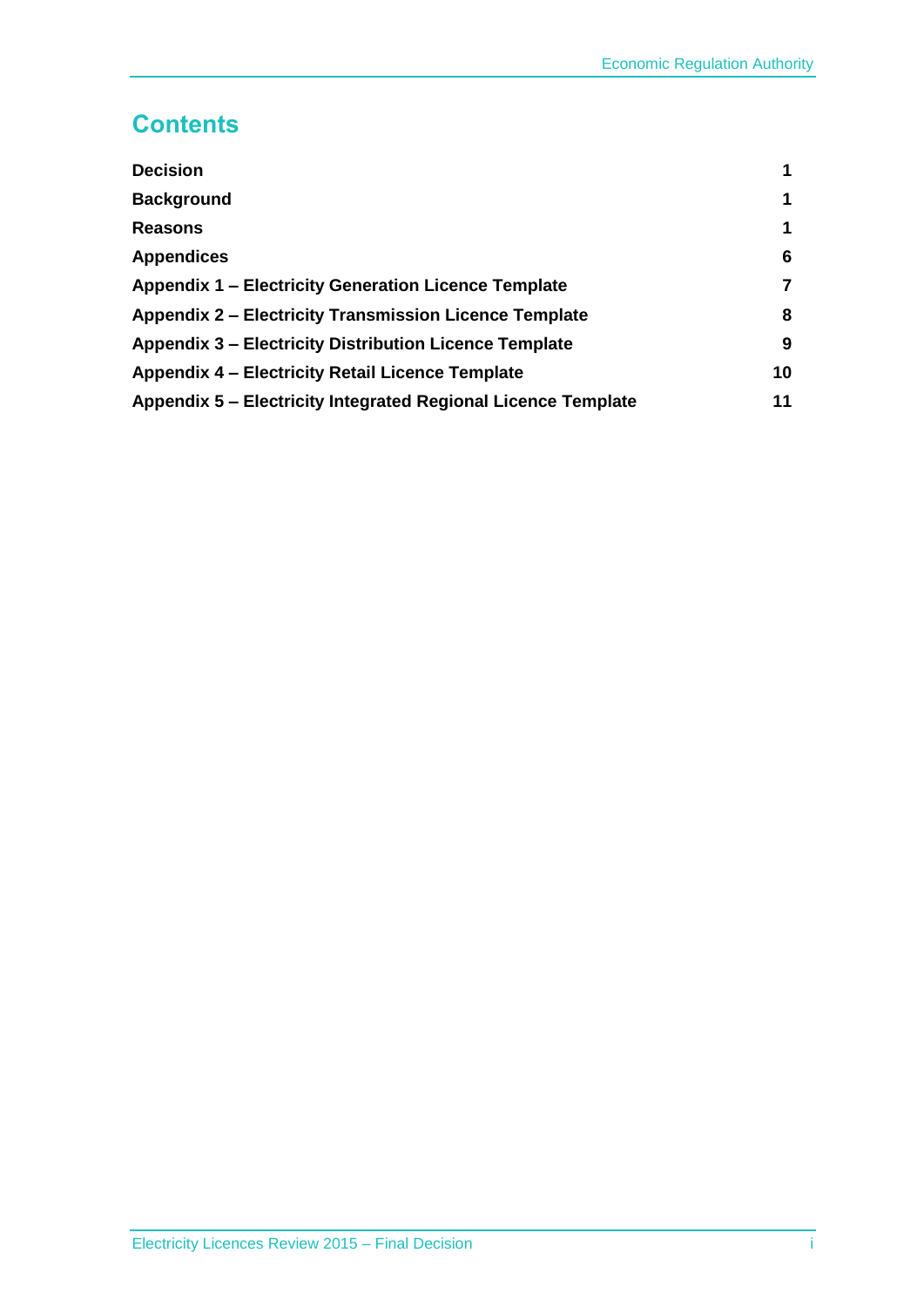### <span id="page-3-0"></span>**Decision**

- 1. The Economic Regulation Authority (**Authority**) approves the licence amendments in the electricity licence templates attached to this Final Decision (Appendices 1, 2, 3, 4 and 5).
- 2. In accordance with section 22 of the *Electricity Industry Act 2004* (**Act**), the Authority will issue new licences by substitution to all existing electricity licensees that incorporate the amendments in the licence templates relevant to the licensee.

### <span id="page-3-1"></span>**Background**

- 3. The Act governs the operation of the electricity licensing regime in Western Australia and defines the functions and powers of the Authority with regard to administering licences, and monitoring and enforcing compliance.
- 4. Under the Act, participants in the electricity industry who construct and/or operate generating works, transmission systems or distribution systems, or sell electricity, must hold a licence (unless otherwise exempt).
- 5. The Authority commenced the Review in January 2015.
- 6. The scope of the Review was to examine:
	- the format of all electricity licence templates;
	- the terms and conditions applicable to all electricity generation, transmission, distribution, retail and integrated regional licence templates;
	- whether current deviations from the template licences should continue to exist; and
	- whether further deviations from the template licences should be created, and, if so, in what circumstances.

### <span id="page-3-2"></span>**Reasons**

#### *Review process*

- 7. The Authority:
	- published a [Discussion Paper](https://www.erawa.com.au/cproot/13346/2/Electricity%20Licences%20Review%202015%20-%20Discussion%20Paper.pdf) (released on 17 February 2015);
	- received and considered submissions on the Discussion Paper;
	- made decisions with regard to each of its original proposals contained within the Discussion Paper;
	- determined additional licence amendments that were not in the Discussion Paper, which were either suggested by licensees in their submissions, or determined by the Authority; and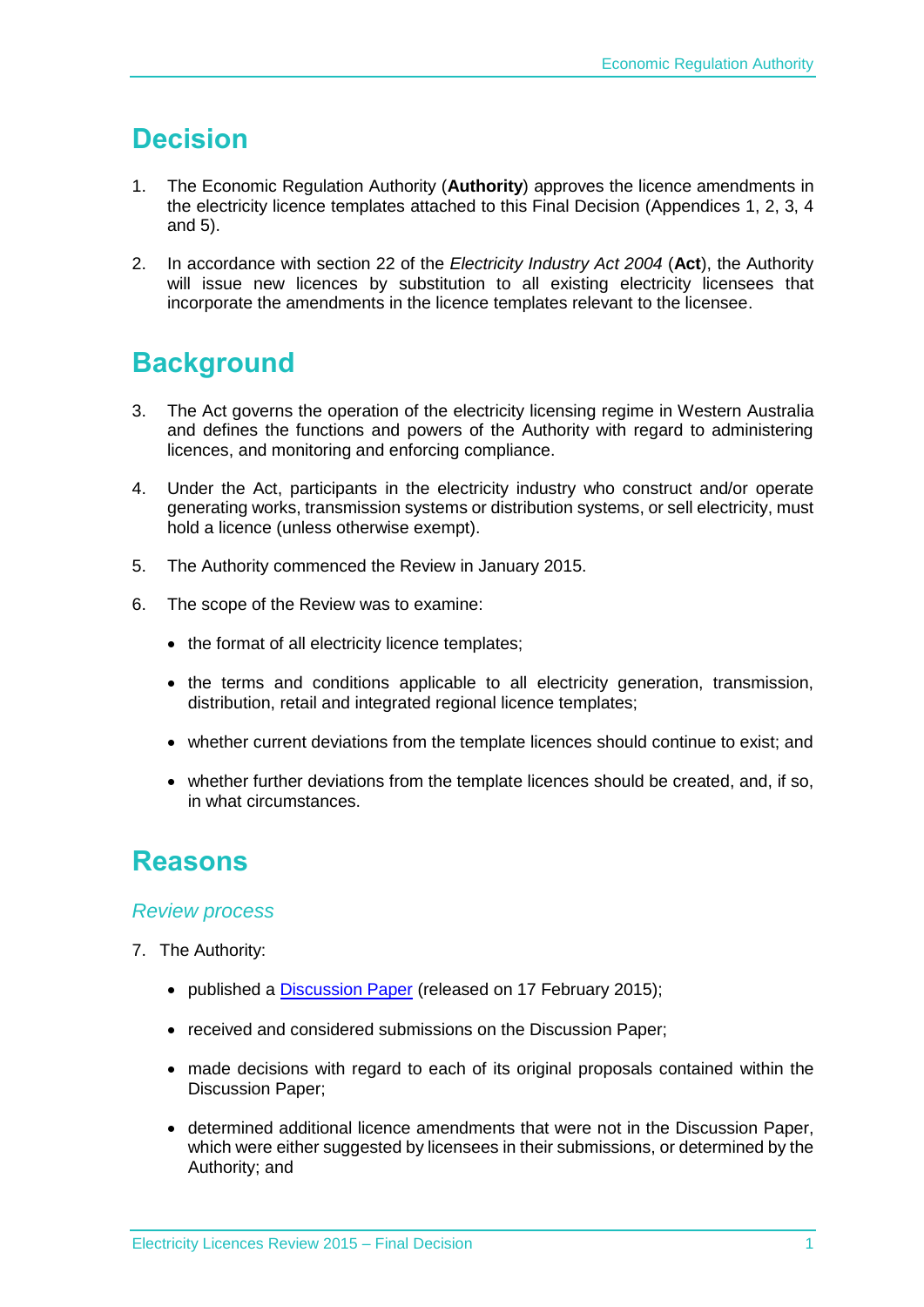gave all licensees 15 business days to provide feedback on the Authority's final proposed licence amendments.

#### *Submissions received on Discussion Paper*

- 8. The Authority received submissions on its Discussion Paper from:
	- Community Electricity:
	- [Synergy;](https://www.erawa.com.au/cproot/13405/2/Public%20Submission%20-%20Synergy%20-%20Electricity%20Licences%20Review%202015%20Discussion%20Paper.PDF)
	- TransAlta: and
	- [Western Power.](https://www.erawa.com.au/cproot/13407/2/Public%20Submission%20-%20Western%20Power%20-%20Electricity%20Licences%20Review%202015%20Discussion%20Paper.PDF)

The submissions are summarised below, with the Authority's response to the submissions set out in the 'Final Decision' section on pages 3-5.

- 9. Community Electricity was supportive of all but one of the Discussion Paper's proposals. It did not support the Discussion Paper's proposal that the Authority continue to require all licensees to comply with the *Electricity Industry (Metering) Code 2012* (**Metering Code**). Community Electricity suggested that individual licensee compliance with the Code be managed through the audit process.
- 10. Synergy supported the Discussion Paper's proposed licence amendments and identified two potential areas for additional amendment:
	- Synergy expressed concern that the Authority's information gathering powers contained in clause 16.1 of electricity licences may be broader than permitted under the Act. This is because clause 16.1 allows the Authority to request information from licensees in connection with all its functions under the Act, some of which do not necessarily relate to licensing (for example, the Authority's wholesale electricity market functions).
	- Synergy noted that clause 28.1 refers to 'customer', whereas the correct term is 'small use customer'<sup>1</sup>.
- 11. Western Power supported the Discussion Paper's proposed licence amendments and suggested one additional licence amendment. Western Power asked that clause 15.1(c)(v) be removed from its transmission and distribution licences, which requires Western Power to report to the Authority changes to the length of its transmission or distribution system respectively within 10 business days of the change occurring.

Western Power noted that changes to the length of its transmission and distribution systems occur continually, as new sections of the network are energised, redundant lines are removed and overhead power lines are replaced with underground cables. Western Power considers that the administrative burden and associated costs of notifying the Authority of each change cannot be justified.

Additionally, Western Power noted that the lengths of its transmission and distribution systems will still be required to be reported to the Authority annually in order to calculate its quarterly standing charges under the *Economic Regulation Authority (Licensing* 

1

 $1$  A small use customer is a customer who consumes not more than 160 MWh of electricity per annum.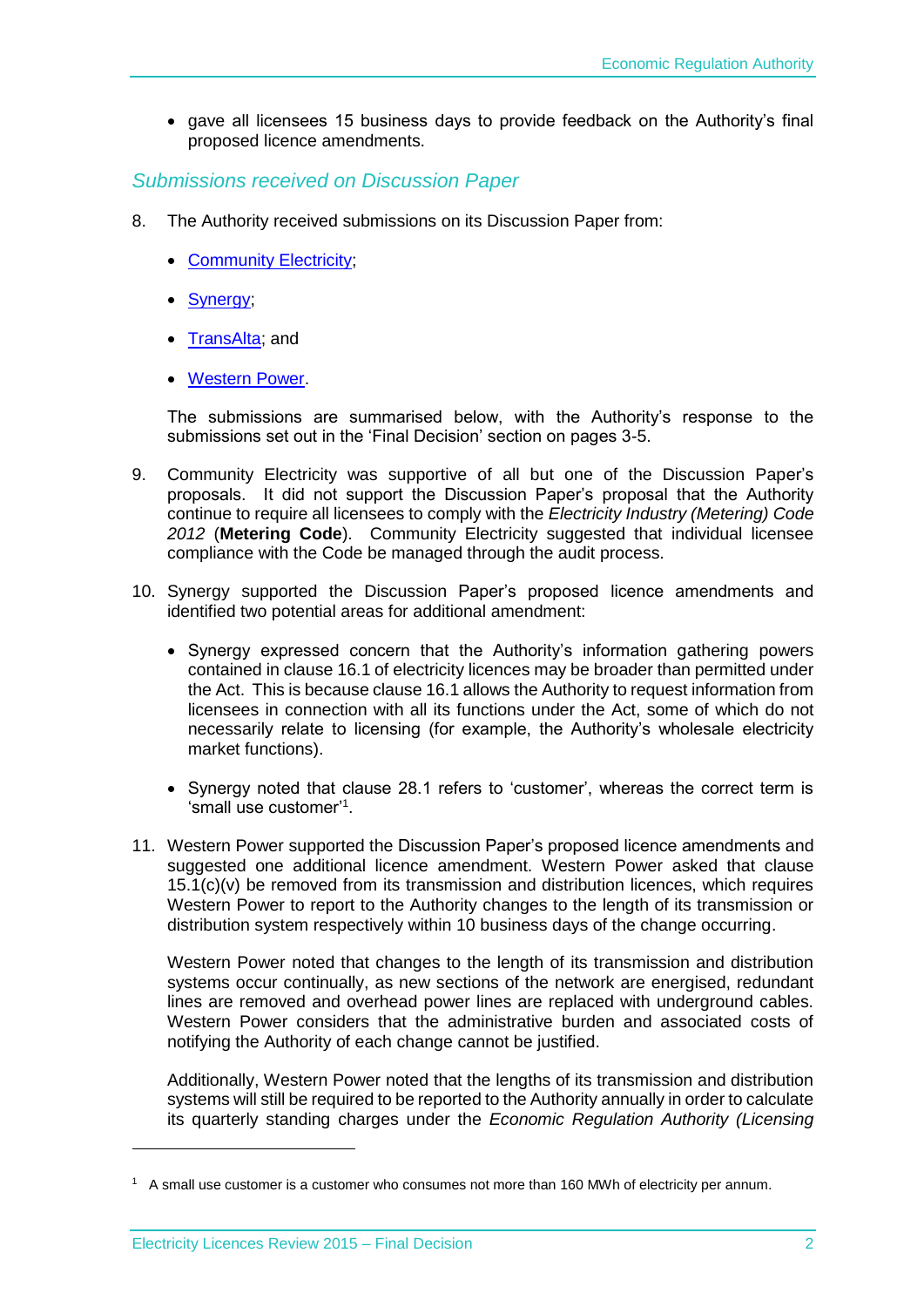*Funding) Regulations 2014* (**ERA Funding Regulations**). Western Power suggested that this annual notification process is a suitable alternative to the current requirement in clause  $15.1(c)(v)$ .

12. TransAlta supported the proposed amendment to the licence condition that requires compliance with the *Electricity Industry Customer Transfer Code 2004*<sup>2</sup>, noting that several licence holders are companies that have in place power supply arrangements that deal with many of the concepts covered in the licensing regime.

#### *Final Decision*

- 13. The Authority approves the licence amendments in the electricity licence templates attached to this Final Decision. The licence amendments include:
	- all the proposed licence amendments in the Authority's Discussion Paper;
	- amendments to licence clauses 16.1 and 28.1 to address Synergy's comments;
	- amendments to licence clause 15.1 to address Western Power's comments; and
	- additional licence amendments to require licensees to comply with the ERA Funding Regulations.
- 14. In relation to clause 16.1 of electricity licences, the Authority approves a licence amendment that limits the Authority's information gathering powers to "information relevant to the operation or enforcement of the licence, the operation of the licensing scheme provided for in Part 2 of the Act, or the performance of the Authority's functions under that Part". This will ensure electricity licences are consistent with the Act<sup>3</sup> and clearly indicate the information that the Authority may request in relation to its licensing functions. The amendment will also provide certainty to licensees and reflect the Authority's previous and intended use of its information gathering powers.
- 15. In relation to clause 28.1 in retail licences and integrated regional licences (with a retail service), the Authority approves changing the 'customer' references to 'small use customer'. This is because clause 28.1 relates to customers who are deemed to be supplied under the licensee's standard form contract in accordance with the *Electricity Industry (Customer Contracts) Regulations 2005,* which apply only to customers who consume not more than 160 MWh of electricity per annum (small use customers).
- 16. In relation to Western Power's request to amend clause  $15.1(c)(v)$  of its transmission and distribution licences, the Authority agrees with Western Power that the requirement to notify the Authority of every change to the length/description of its transmission or distribution system is onerous, considering the many small changes made to its network.
- 17. The Authority considers that Western Power's proposal can be extended to remove the requirement from all generation, transmission, distribution and relevant integrated

1

<sup>&</sup>lt;sup>2</sup> The Discussion Paper proposed that transmission, distribution and retail licensees be exempt from the requirement to comply with the *Electricity Industry Customer Transfer Code 2004*, if there is only one retailer operating on the network (because customers are not able to transfer to another retailer).

 $3$  Schedule 1(m) of the Act.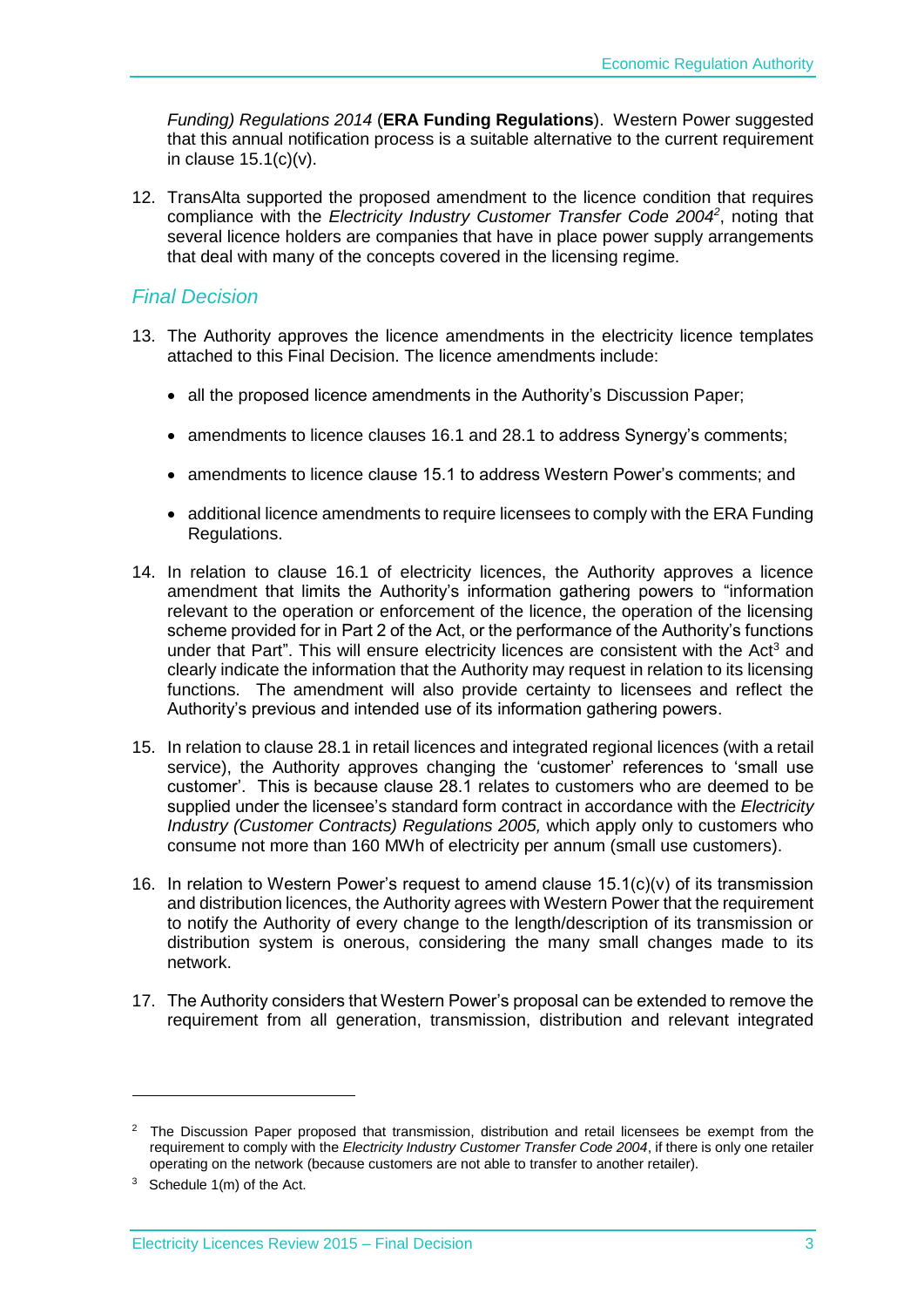regional licences for the licensee to notify the Authority of a change to the licensee's assets, as set out in clause 15.1(c).

- 18. The Authority notes that licensees will still be required to provide this information annually to allow for the calculation of the licensee's quarterly standing charge under the ERA Funding Regulations.
- 19. The Authority approves the following amendments to clause 15.1 of its electricity licences:

15.1 The *licensee* must report to the *Authority*:

(c) if the:

- (i) licensee's name;
- (ii) licensee's ABN; or
- (iii) licensee's address;

(iv) nameplate capacity of the generating works;

(v) description of generating works,

(vi) description of the transmission system,

(vii) length of the transmission system,

(viii) description of the distribution system; or

(ix) length of the distribution system,

changes, within 10 *business days* of the change occurring.

20. In response to Community Electricity's objection to maintaining the existing licence condition that requires all licensees to comply with the Metering Code, the Authority recognises that ideally each licence would reflect only the obligations that the licensee is required to comply with. However, in some circumstances this becomes too onerous to administer.

As outlined in the Discussion Paper, determining which licensee should comply with the Metering Code (or specific provisions of the Metering Code) through individual licence conditions represents an administratively complex approach. The Authority's experience is that the existing process of monitoring compliance through the audit process works well.

Non applicable Metering Code obligations are generally identified at the audit planning stage and excluded from the audit (therefore imposing a relatively minor burden on the licensee). Given that the alternative is to amend individual electricity licences to reflect whether that licensee must comply with the Metering Code, or specific provisions of the Metering Code, the Authority considers that the audit process is a more efficient method of dealing with licensee compliance with the Metering Code.

21. The Authority approves one additional licence amendment that was not proposed in its Discussion Paper, or in licensees' submissions. Clause 4 of the Authority's electricity licences requires licensees to pay the applicable fees in accordance with the *Electricity Industry (Licensing Fees) Regulations 2005* (**Licensing Fees Regulations**).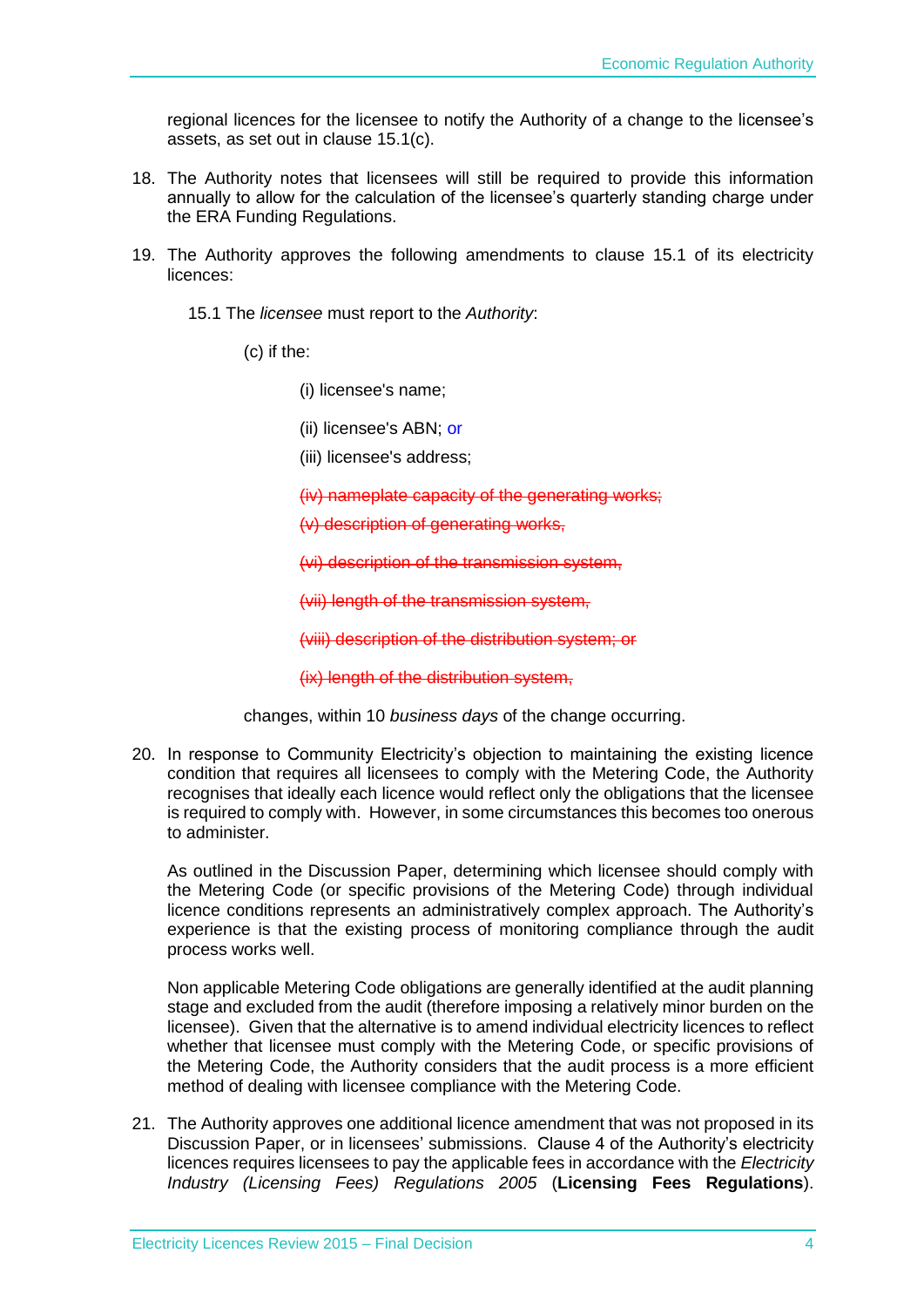On 1 January 2015, the Licensing Fees Regulations were repealed by the State Government and replaced with the ERA Funding Regulations.

The Authority's Discussion Paper proposed removing the requirement to comply with the repealed Licensing Fees Regulations from electricity licensees, but did not propose replacing that requirement with an obligation to comply with the ERA Funding Regulations. After further consideration, the Authority has decided to include compliance with the ERA Funding Regulations as a licence condition.

The Authority considers that continuing to make it a licence condition to pay licence fees and charges ensures licences are consistent with the ERA Funding Regulations and a licensee's obligation to pay fees and charges is clear.

Including a licence condition requiring compliance with the ERA Funding Regulations will also give the Authority greater flexibility to recover unpaid amounts. The Authority will be able to use its licence compliance enforcement powers under the Act to recover unpaid amounts in the first instance, only proceeding to court where compliance cannot be enforced through the licence compliance enforcement process (the only means of recovering unpaid amounts under the ERA Funding Regulations is through the courts).

No new obligation will be imposed on licensees with this licence amendment. The amendment reflects the State Government's changes to the licensing funding regime through the repeal of the Licensing Fees Regulations and the implementation of the ERA Funding Regulations.

The ERA Funding Regulations will be included in the definition of 'Regulations' in electricity licences and clause 4.1 will be amended as follows:

> 4.1 The *licensee* must pay the applicable fees and charges in accordance with the *Regulations*.

An amendment to clause 4.1 is necessary, as the ERA Funding Regulations require licensees to pay charges (the repealed Licensing Fees Regulations required the payment of fees, not charges).

#### *Licensee consultation*

- 22. Clause 11.2 of electricity licences requires the Authority to allow 15 business days for the licensee to make submissions on licence amendments initiated by the Authority. Accordingly, on 25 May 2015, the Authority notified existing electricity licensees of the amendments it proposes to make to electricity licences and provided 15 business days for licensees to respond.
- 23. The consultation with licensees was not a public process. While the Authority received a small number of submissions from licensees, no matters were raised that required material amendments to the licence templates (one minor typographical error was identified in the Integrated Regional Licence Template). The Authority liaised directly with licensees on their submissions.
- 24. The Authority is satisfied that the amendment of electricity licences by substitution will not be contrary to the public interest.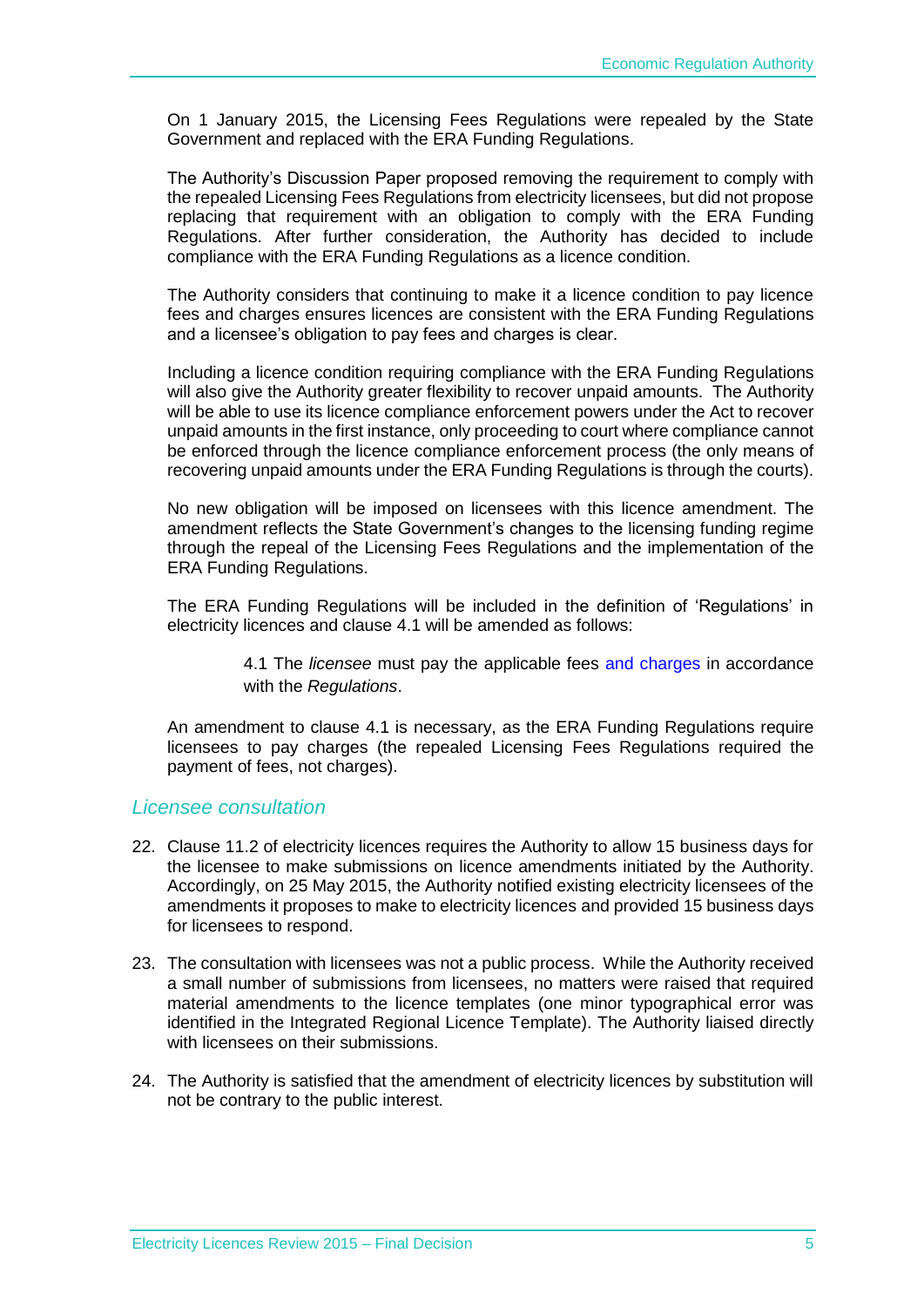# <span id="page-8-0"></span>**Appendices**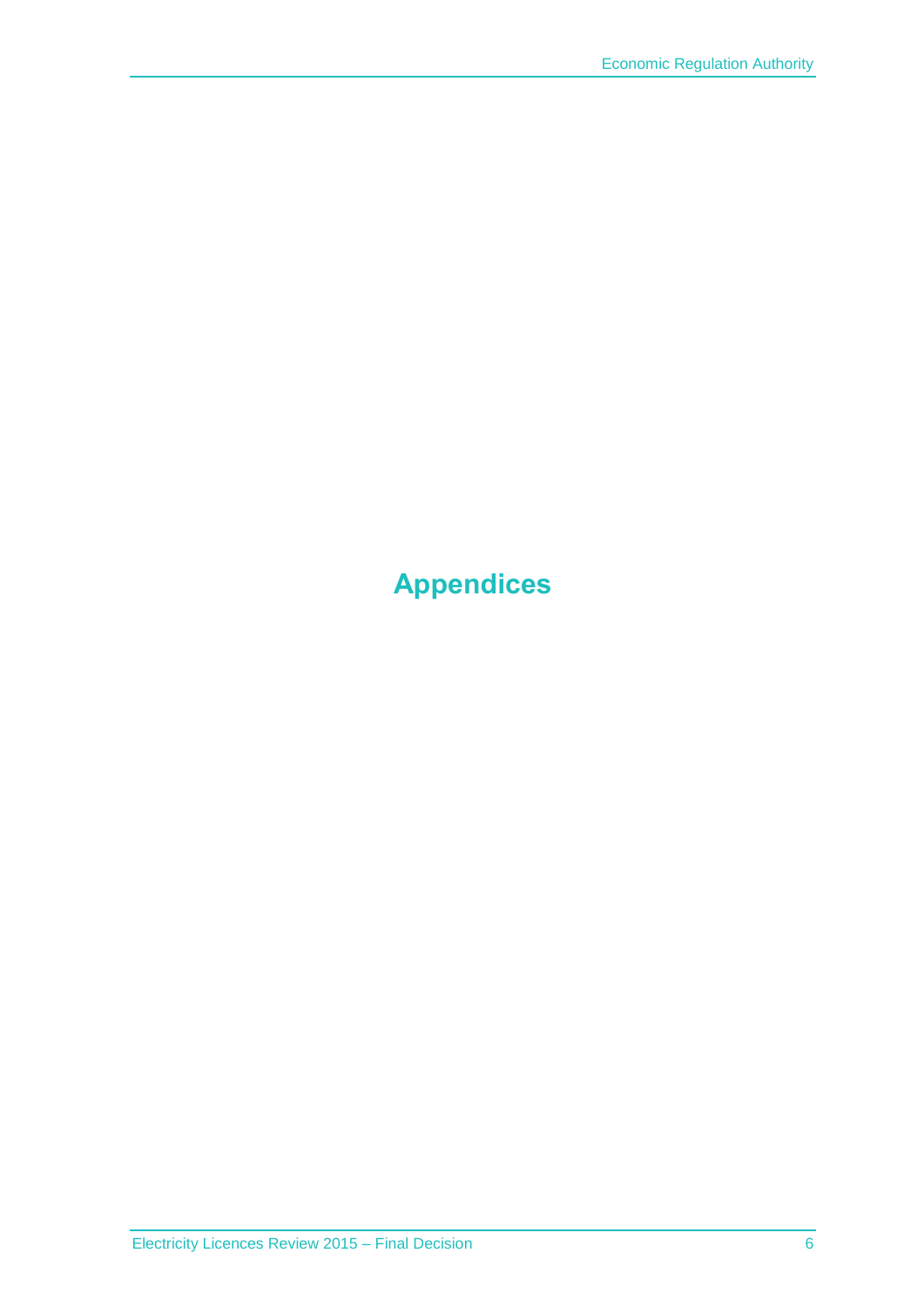### <span id="page-9-0"></span>**Appendix 1 – Electricity Generation Licence Template**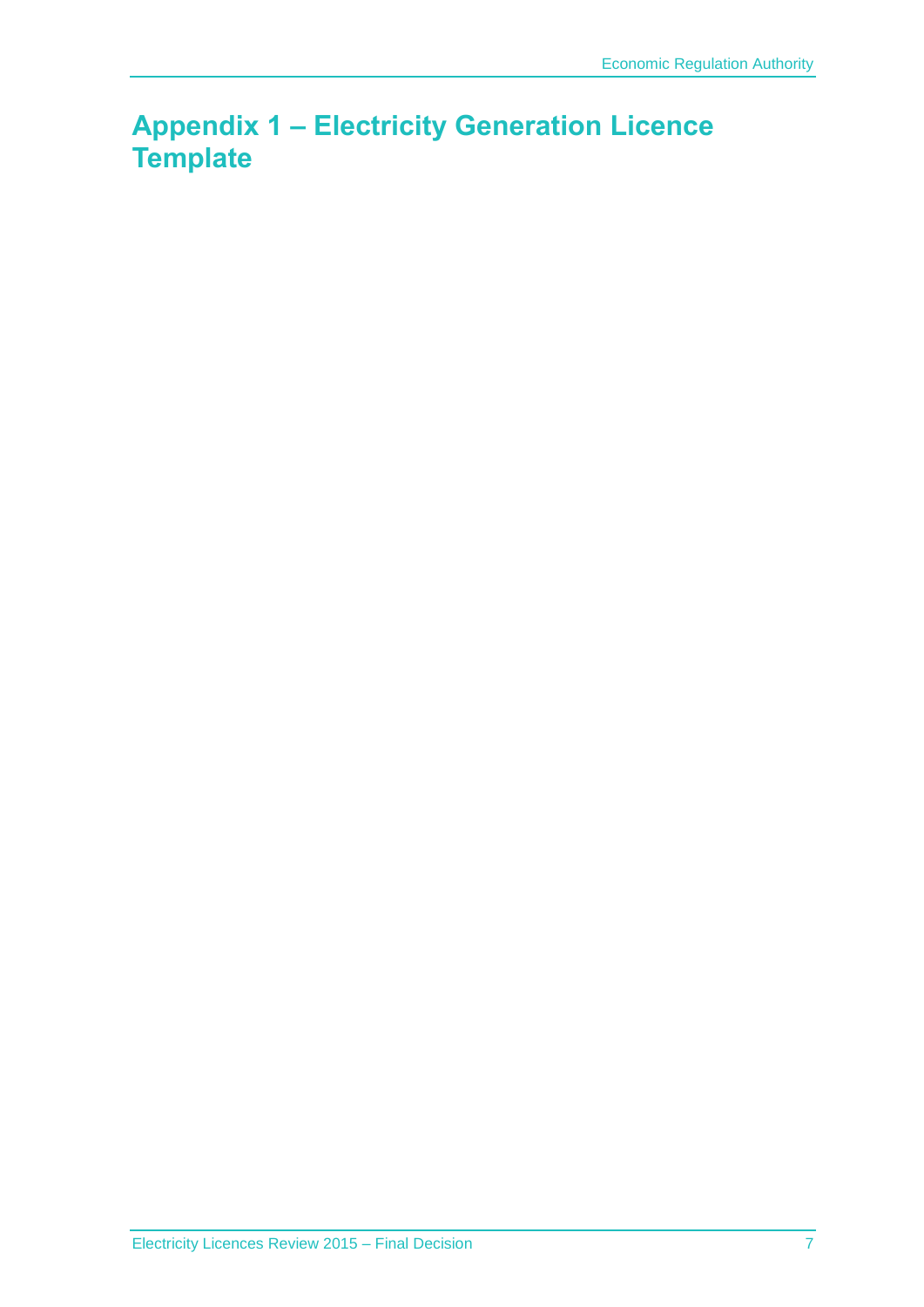### <span id="page-10-0"></span>**Appendix 2 – Electricity Transmission Licence Template**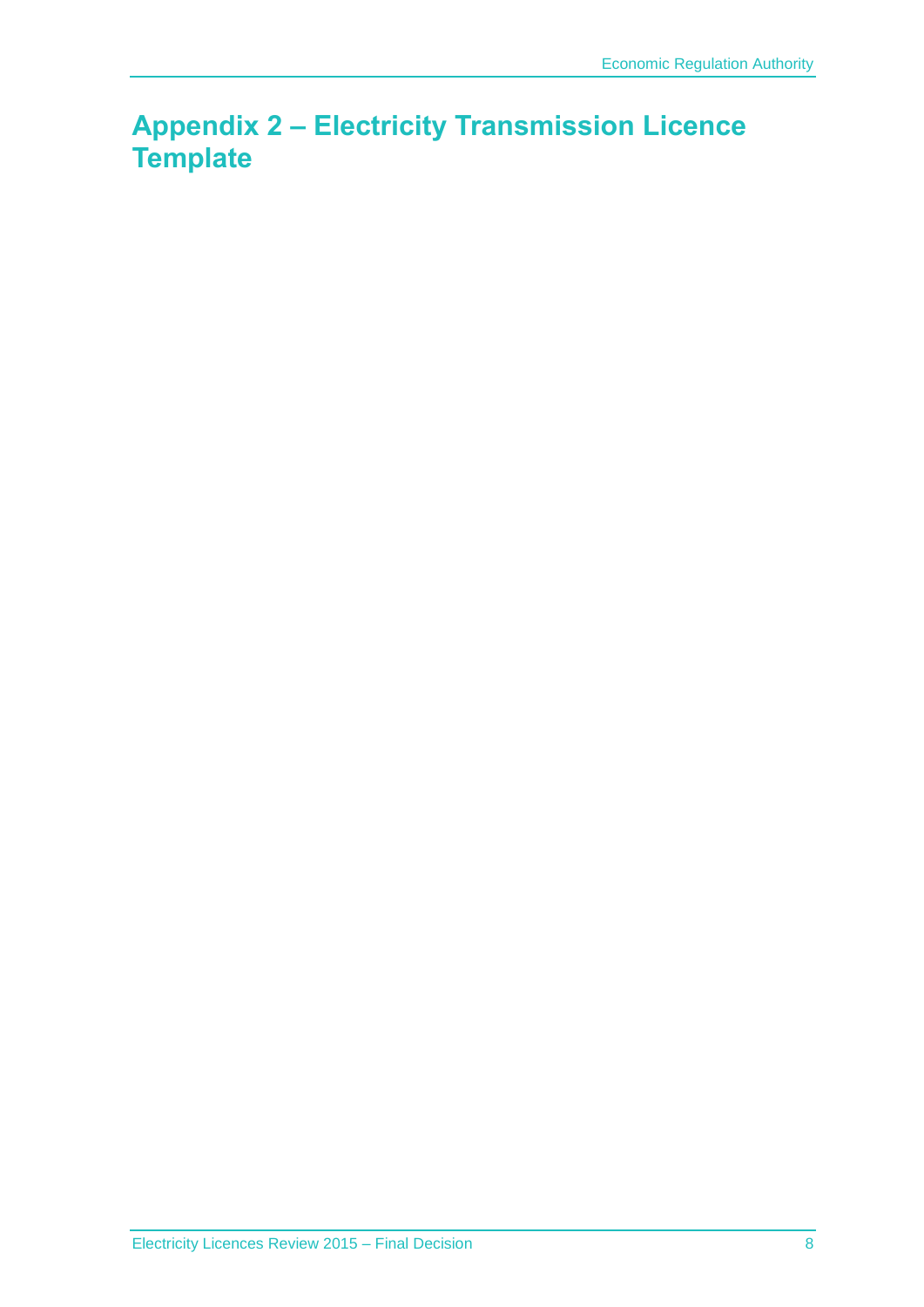### <span id="page-11-0"></span>**Appendix 3 – Electricity Distribution Licence Template**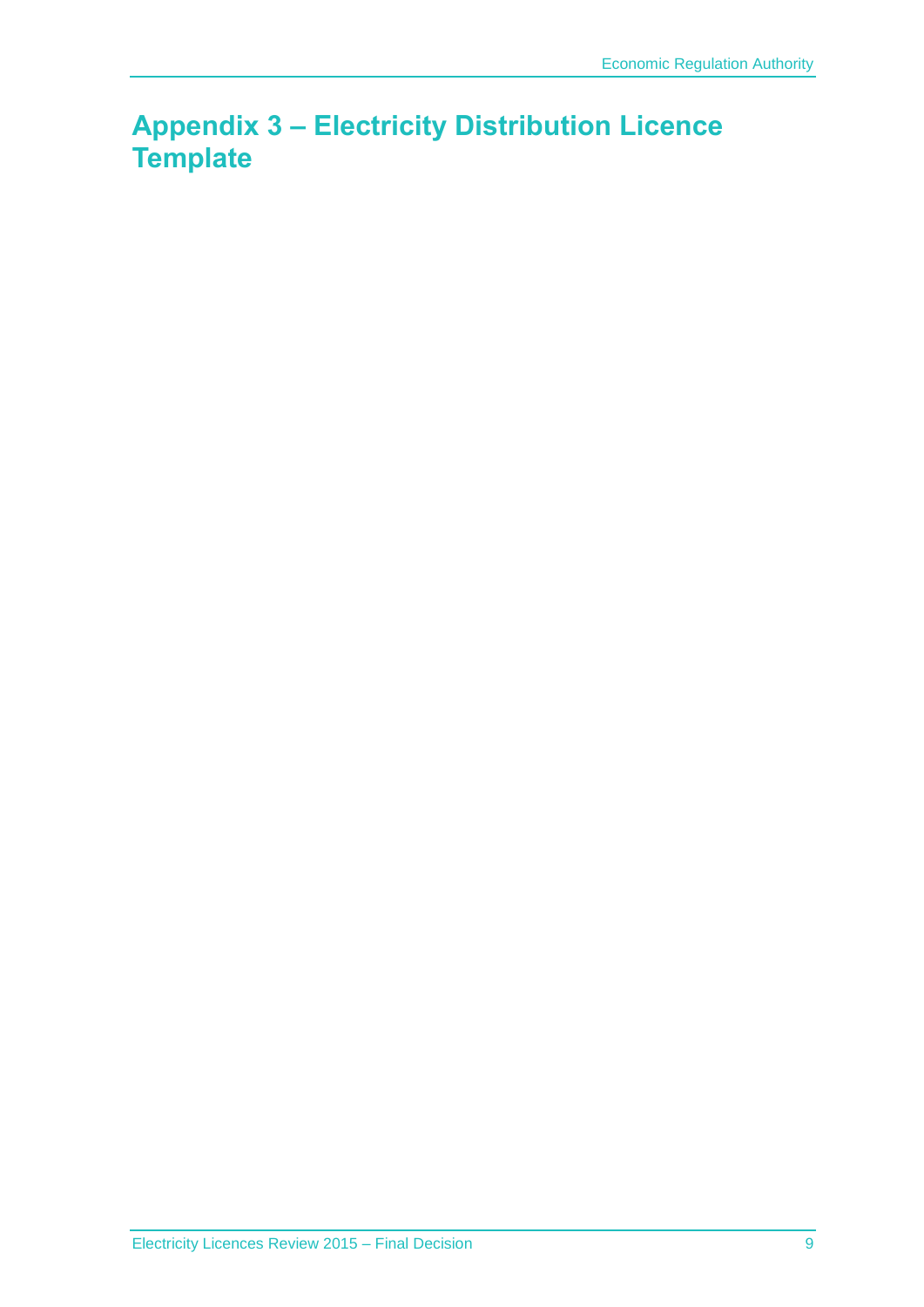## <span id="page-12-0"></span>**Appendix 4 – Electricity Retail Licence Template**